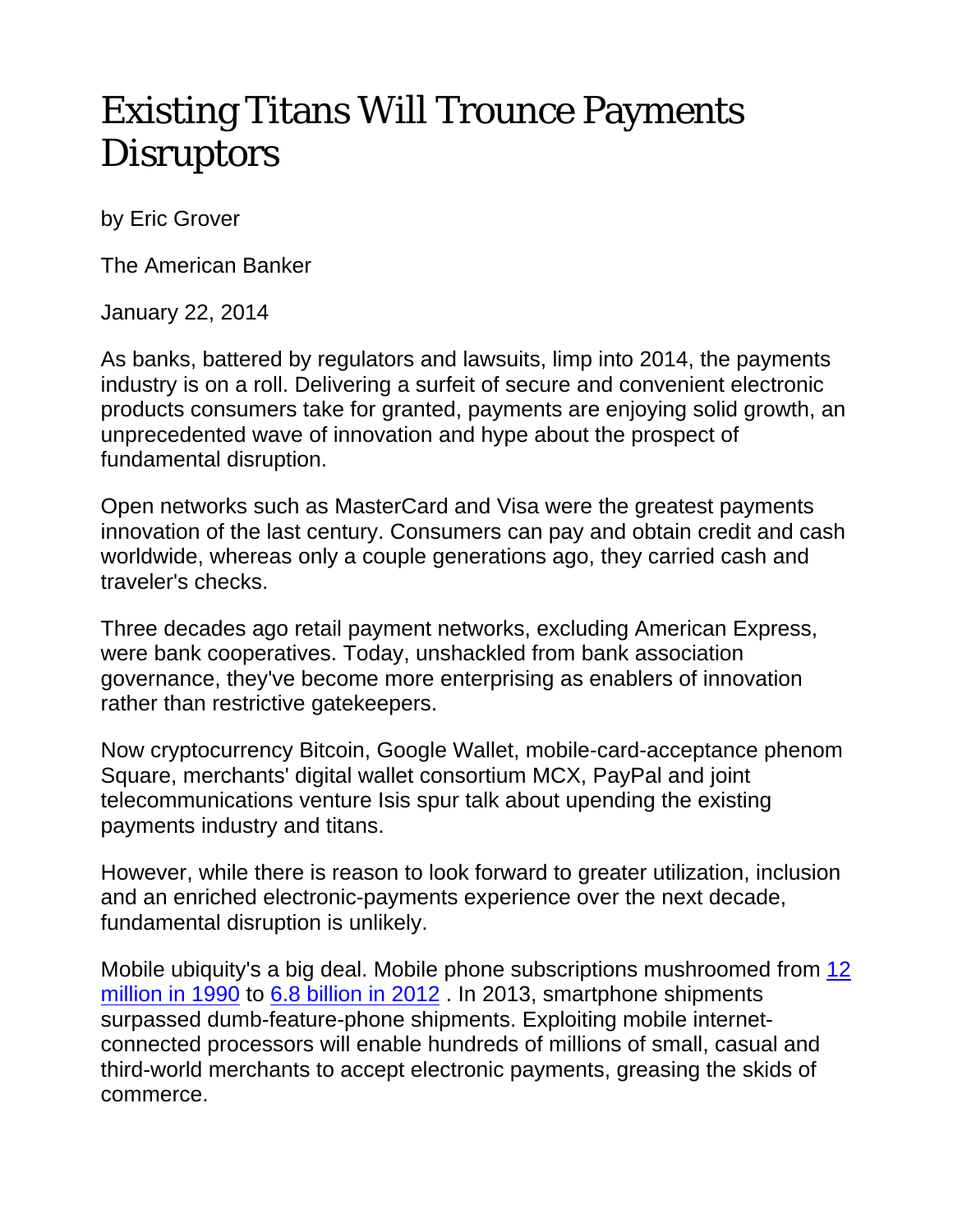In developing markets, mobile enables delivery of electronic-payment products to new consumers. In some deep-emerging markets, mobileoperator-centric networks like M-PESA, competing primarily with cash in Kenya, have stolen a march on cards. In the U.S., mobile enhances value for existing cardholders and strengthens incumbent payment systems.

Consumers continue to carry plastic cards as payment keys. Lafferty World Cards Intelligence estimated there were 9.6 billion general-purpose payment cards in 2012. These cards are a convenient, habitual form factor for consumers and merchants.

Increasingly, consumers will use cloud or handset electronic wallets in addition to and in lieu of cards to manage payment credentials and a trove of loyalty programs and promotions. No matter how successful however, a decade hence, digital wallets, plastic cards and cash will still coexist. And a change in the preferred form factor, should it occur, isn't disruptive.

A host of innovative payment service providers are enhancing the most lightly regulated side of the system: card-acceptance for merchants. But building new payment schemes from scratch in well-served markets is tough.

The payment-system graveyard includes Revolution Money, Debitman, Pay by Touch, Flooz, Beenz, Mondex, CyberCoin, Digicash and First Virtual. Quixotic venture-capital-backed Dwolla challenging the ACH and retail-card networks is likely to join them. Its strategy – competing by being cheaper for merchants rather than providing more value to consumers – has virtually always failed and the incumbents enjoy powerful network effects.

Notwithstanding appealing to libertarians distrusting government fiat money and grey-and-black-market actors, cryptocurrencies won't achieve critical mass competing with established retail-payment and money-transfer networks, or, as a store of value, with financial and hard assets including gold.

History shows, if cryptocurrencies start to get traction, governments will suppress them. Back in 2007, gold-backed digital currency E-gold was charged with money laundering and facilitating child pornography. Founder Doug Jackson and three directors ultimately accepted a plea bargain. The Feds also attempted, unsuccessfully, to seize its gold.

Liberty Dollar, an issuer of gold and silver coins and certificates, was convicted in 2011 of distributing coins resembling the U.S. Mint's. Prosecutor